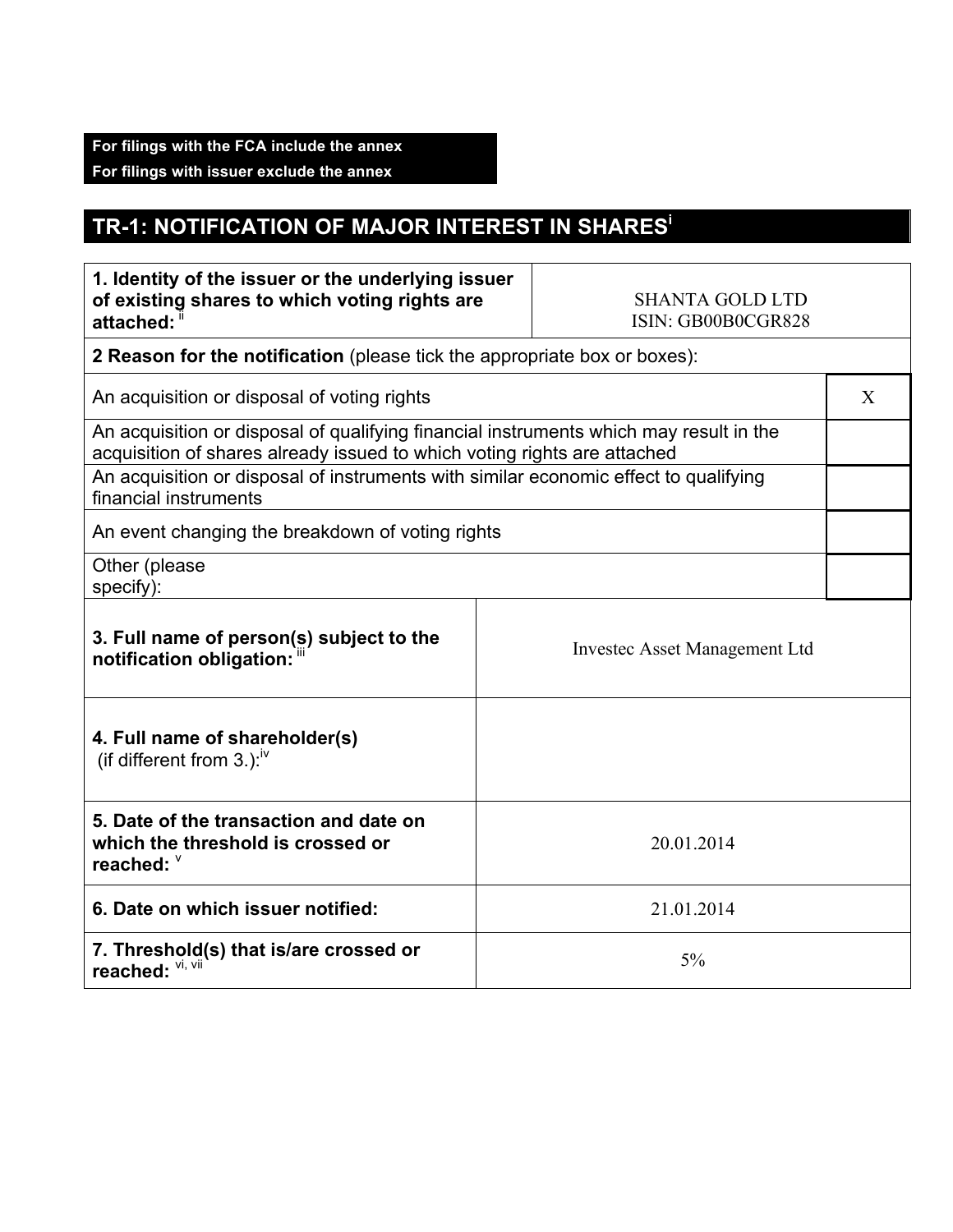| 8. Notified details:                                                                     |                                      |                                                      |                               |                                   |                         |               |                      |  |
|------------------------------------------------------------------------------------------|--------------------------------------|------------------------------------------------------|-------------------------------|-----------------------------------|-------------------------|---------------|----------------------|--|
| A: Voting rights attached to shares Vill, ix                                             |                                      |                                                      |                               |                                   |                         |               |                      |  |
| Class/type of<br><b>Situation previous</b><br>to the triggering<br>shares<br>transaction |                                      | Resulting situation after the triggering transaction |                               |                                   |                         |               |                      |  |
| if possible using<br>the ISIN CODE                                                       | <b>Number</b><br>οf<br><b>Shares</b> | <b>Number</b><br>οf<br>Voting                        | <b>Number</b><br>οf<br>shares | <b>Number of voting</b><br>rights |                         |               | % of voting rights x |  |
|                                                                                          |                                      | <b>Rights</b>                                        | <b>Direct</b>                 | Direct <sup>xi</sup>              | Indirect <sup>xii</sup> | <b>Direct</b> | Indirect             |  |
| Ordinary Share                                                                           |                                      |                                                      |                               |                                   |                         |               |                      |  |
| GB00B0CGR828                                                                             | 24,500,000                           | 24,500,000                                           | $\overline{\phantom{a}}$      | -                                 | 21,644,862              |               | 4.68%                |  |

| <b>B: Qualifying Financial Instruments</b>           |                                               |                                           |                                                                                                           |                       |
|------------------------------------------------------|-----------------------------------------------|-------------------------------------------|-----------------------------------------------------------------------------------------------------------|-----------------------|
| Resulting situation after the triggering transaction |                                               |                                           |                                                                                                           |                       |
| <b>Type of financial</b><br>instrument               | <b>Expiration</b><br>$date^{\overline{x}iii}$ | Exercise/<br><b>Conversion Period XIV</b> | <b>Number of voting</b><br>rights that may be<br>acquired if the<br>instrument is<br>exercised/converted. | % of voting<br>rights |
|                                                      |                                               |                                           |                                                                                                           |                       |

**C: Financial Instruments with similar economic effect to Qualifying Financial Instruments** xv, xvi

**Resulting situation after the triggering transaction**

| <b>Type of financial</b><br>instrument | <b>Exercise</b><br>price | <b>Expiration</b><br>date <sup>xvii</sup> | Exercise/<br><b>Conversion</b><br>period <sup>xviii</sup> | <b>Number of voting rights</b><br>instrument refers to | % of voting rights $\overline{X_1X_2}$<br>XX |              |
|----------------------------------------|--------------------------|-------------------------------------------|-----------------------------------------------------------|--------------------------------------------------------|----------------------------------------------|--------------|
|                                        |                          |                                           |                                                           |                                                        | <b>Nominal</b>                               | <b>Delta</b> |
|                                        |                          |                                           |                                                           |                                                        |                                              |              |

| Total (A+B+C)                  |                             |
|--------------------------------|-----------------------------|
| <b>Number of voting rights</b> | Percentage of voting rights |
| 21,644,862                     | 4.68%                       |